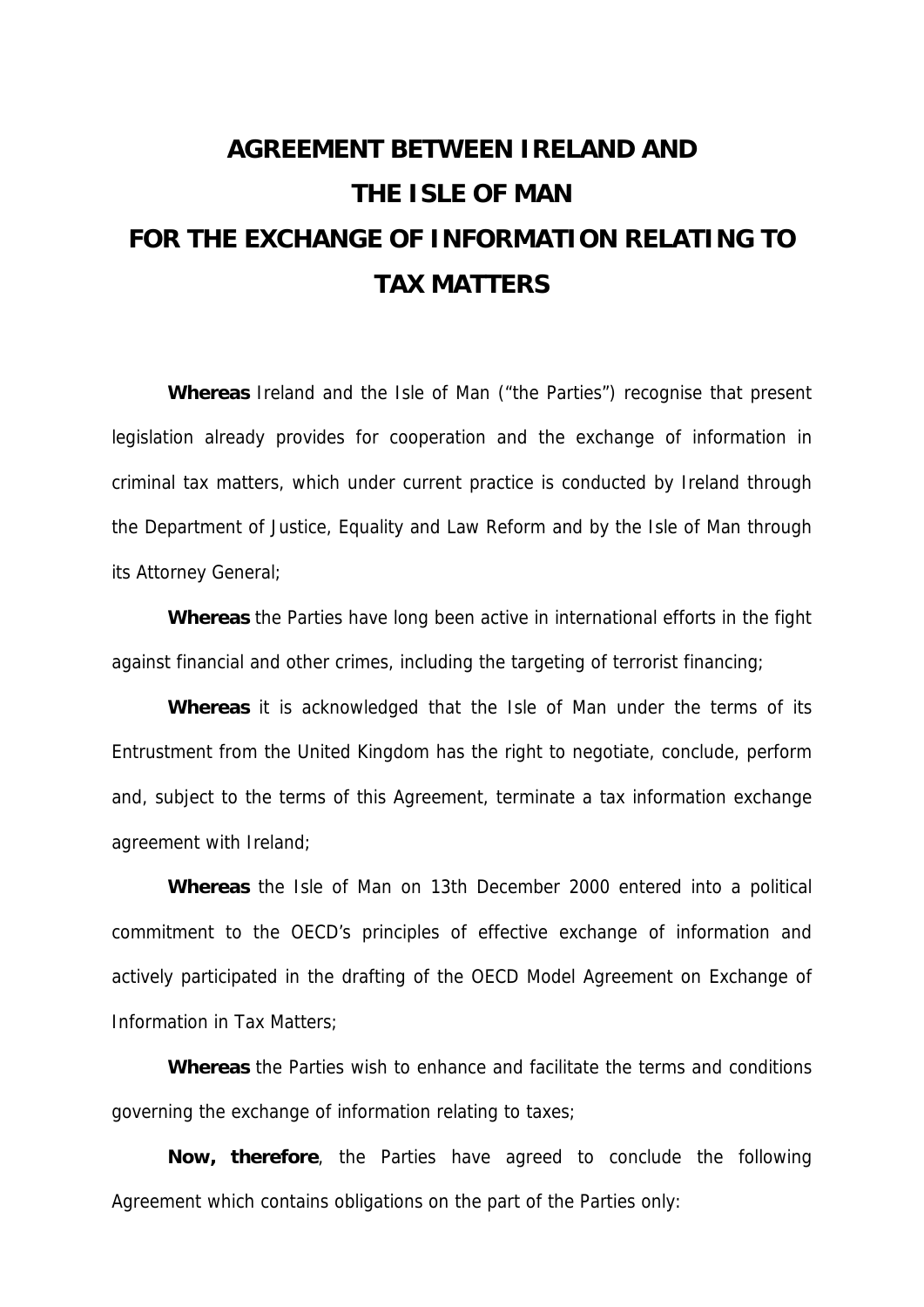### **ARTICLE 1 SCOPE OF THE AGREEMENT**

The Parties shall provide assistance through exchange of information that is foreseeably relevant to the administration and enforcement of the domestic laws of the Parties concerning the taxes covered by this Agreement, including information that is foreseeably relevant to the determination, assessment, enforcement or collection of tax with respect to persons liable to such taxes, or to the investigation or prosecution of tax matters in relation to such persons. A requested Party is not obliged to provide information which is neither held by its authorities nor in the possession of nor obtainable by persons who are within its territorial jurisdiction. The rights and safeguards secured to persons by the laws or administrative practice of the requested Party remain applicable to the extent that they do not unduly prevent or delay effective exchange of information.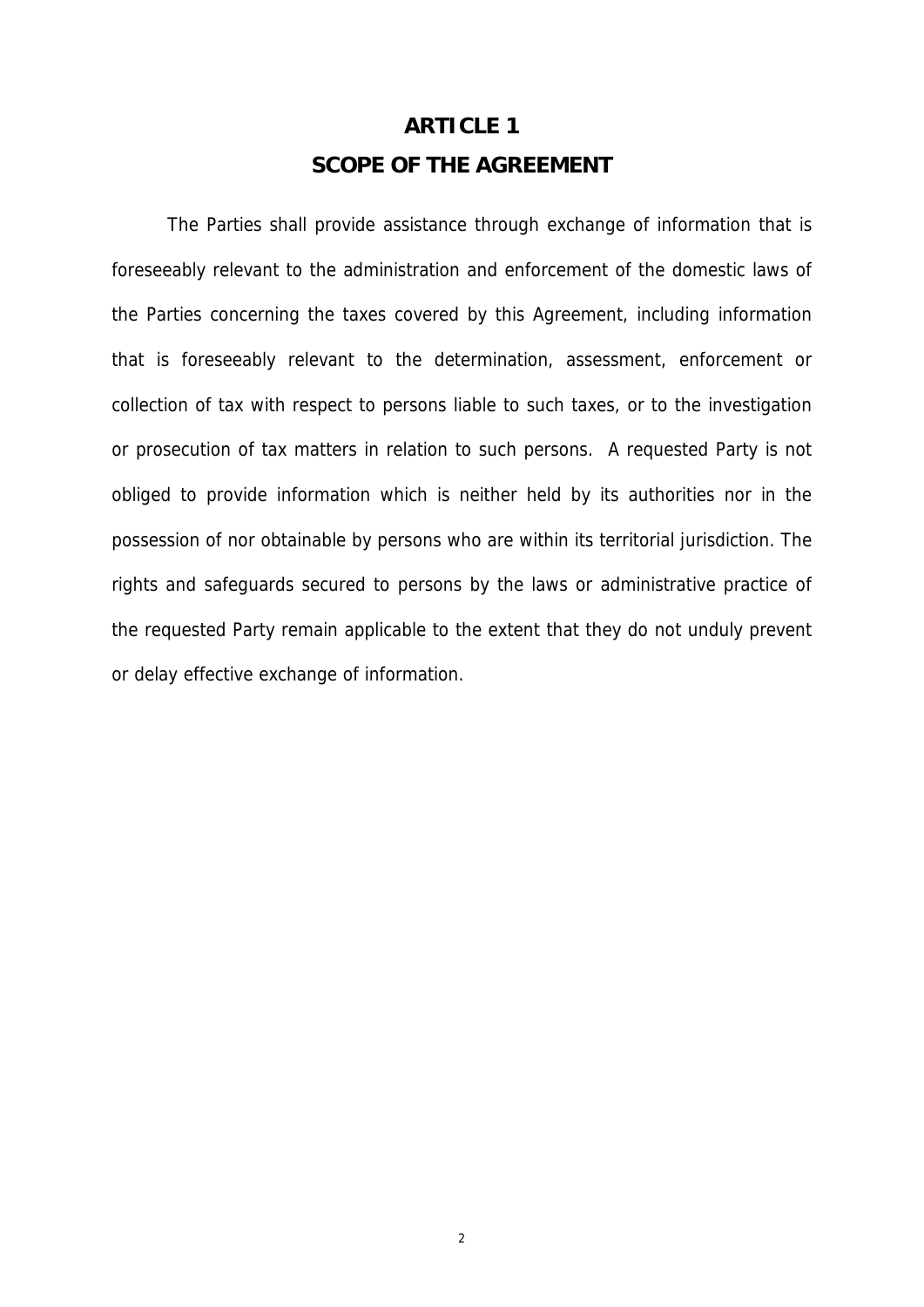# **ARTICLE 2 TAXES COVERED**

1. This Agreement shall apply to the following taxes imposed by the Parties:

- (a) in the case of Ireland:
	- (i) the income tax;
	- (ii) the corporation tax;
	- (iii) the capital gains tax; and
	- (iv) the capital acquisitions tax;
- (b) in the case of the Isle of Man: the taxes on income or profit.

2. This Agreement shall apply also to any identical taxes imposed after the date of signature of the Agreement in addition to, or in place of, the existing taxes. This Agreement shall also apply to any substantially similar taxes imposed after the date of signature of the Agreement in addition to or in place of the existing taxes if the Parties so agree. The competent authority of each Party shall notify the other of substantial changes in laws which may affect the obligations of that Party pursuant to this Agreement.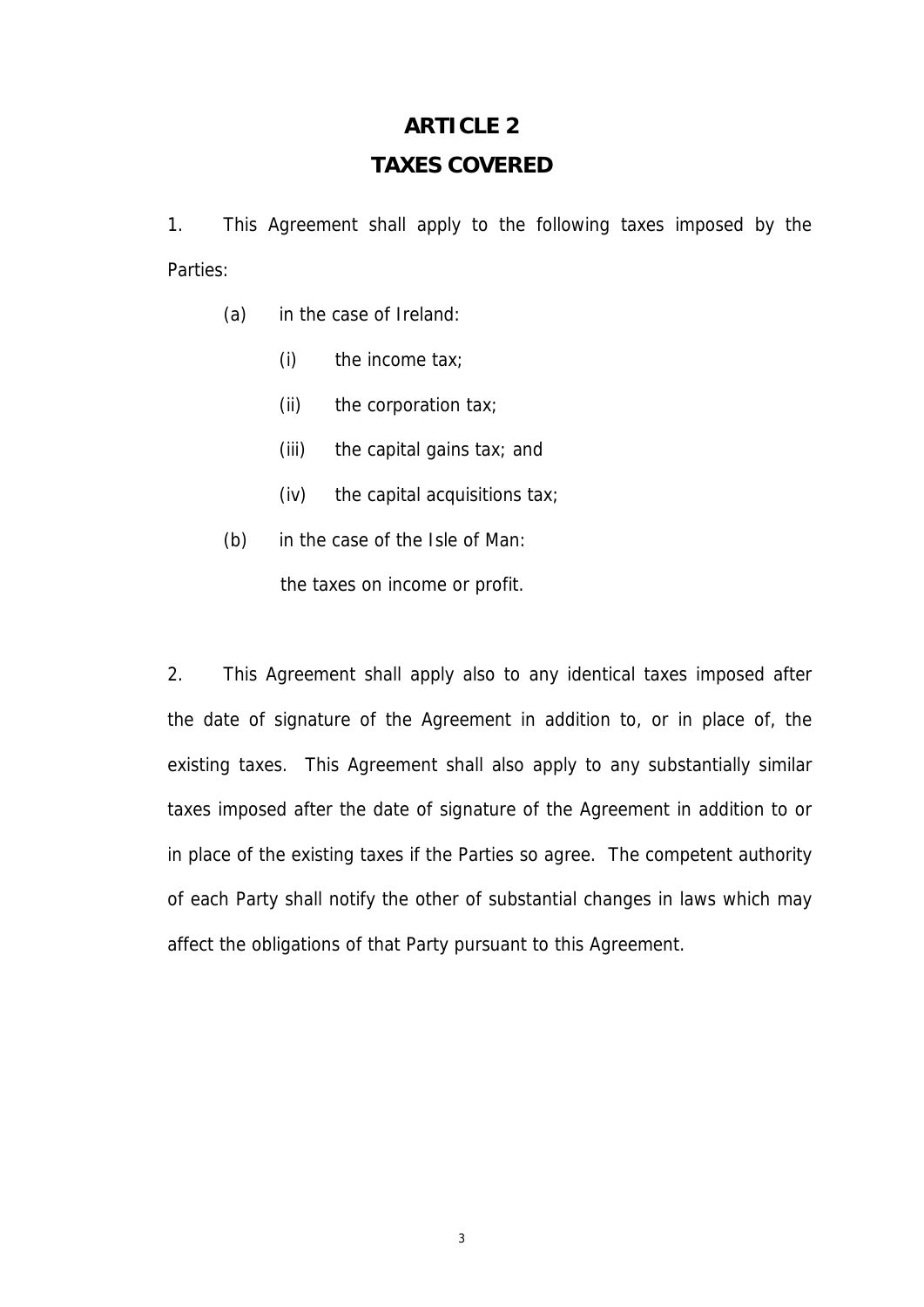### **ARTICLE 3 DEFINITIONS**

- 1. In this Agreement:
	- (a) "Ireland" means the Republic of Ireland and includes any area outside the territorial waters of Ireland which, in accordance with international law, has been or may hereafter be designated under the laws of Ireland concerning the Continental Shelf as an area within which the rights of Ireland with respect to the sea bed and subsoil and their natural resources may be exercised;
	- (b) "Isle of Man" means the island of the Isle of Man;
	- (c) "company" means any body corporate or any entity that is treated as a body corporate for tax purposes;
	- (d) "competent authority" means, in the case of Ireland, the Revenue Commissioners or their authorised representative; and in the case of the Isle of Man, the Assessor of Income Tax or his delegate;
	- (e) "criminal laws" means all criminal laws designated as such under domestic law, irrespective of whether such are contained in the tax laws, the criminal code or other statutes;
	- (f) "criminal tax matters" means tax matters involving intentional conduct which is liable to prosecution under the criminal laws of the requesting Party;
	- (g) "information gathering measures" means laws and administrative or judicial procedures enabling a requested Party to obtain and provide the information requested;

 $\overline{A}$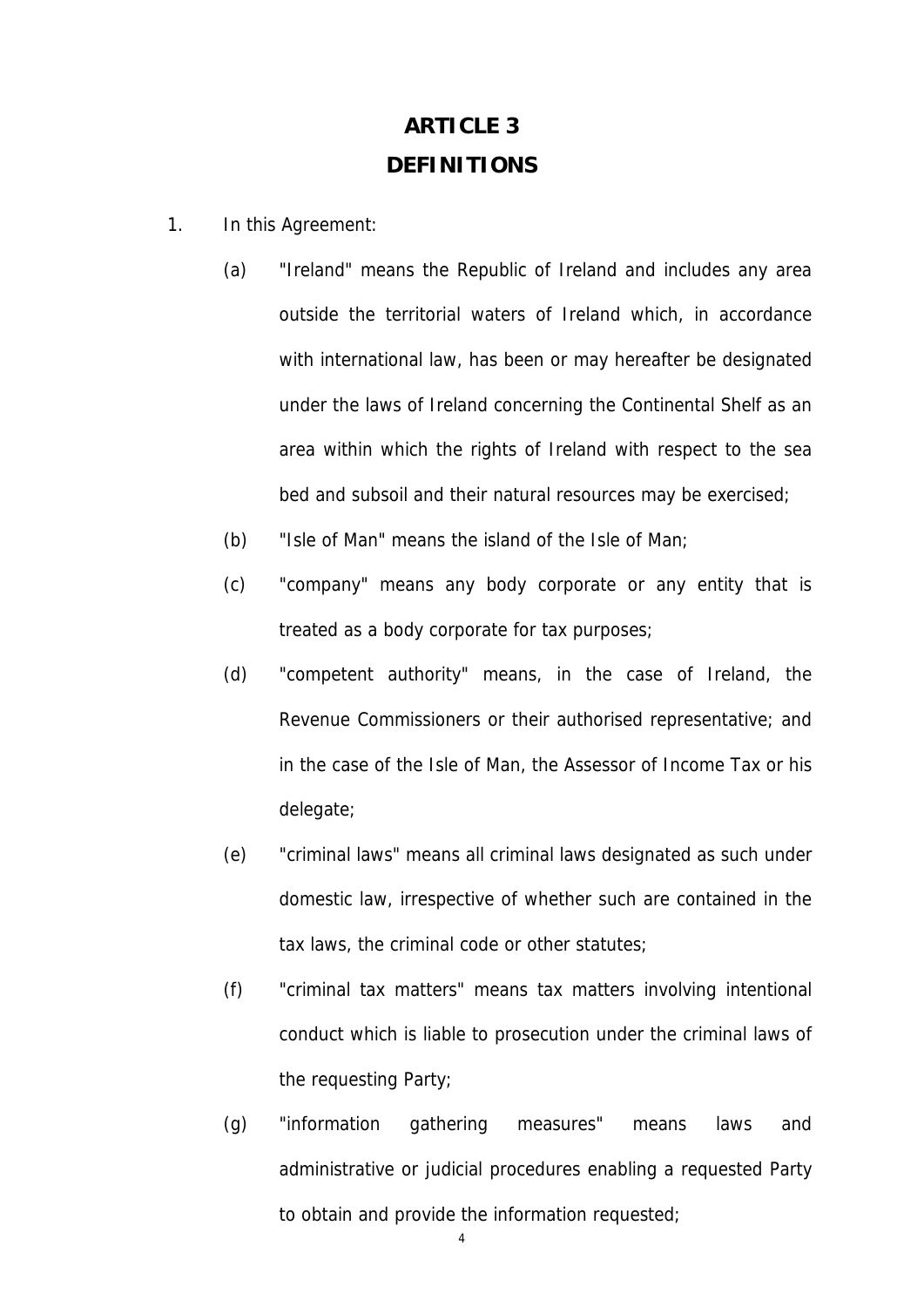- (h) "information" means any fact, statement, document or record in whatever form;
- (i) "legal privilege" means
	- (i) communications between a professional legal advisor and his client or any person representing his client made in connection with the giving of legal advice to the client;
	- (ii) communications between a professional legal advisor and his client or any person representing his client or between such an advisor or his client or any such representative and any other person made in connection with, or in contemplation of, legal proceedings and for the purposes of such proceedings; and
	- (iii) items enclosed with or referred to in such communications and made
		- (a) in connection with the giving of legal advice; or

(b) in connection with, or in contemplation of, legal proceedings and for the purposes of such proceedings, when they are in the possession of a person who is entitled to possession of them.

Items held with the intention of furthering a criminal purpose are not subject to legal privilege;

- (j) "person" means a natural person, a company or any other body or group of persons;
- (k) "publicly traded company" means any company whose principal class of shares is listed on a recognised stock exchange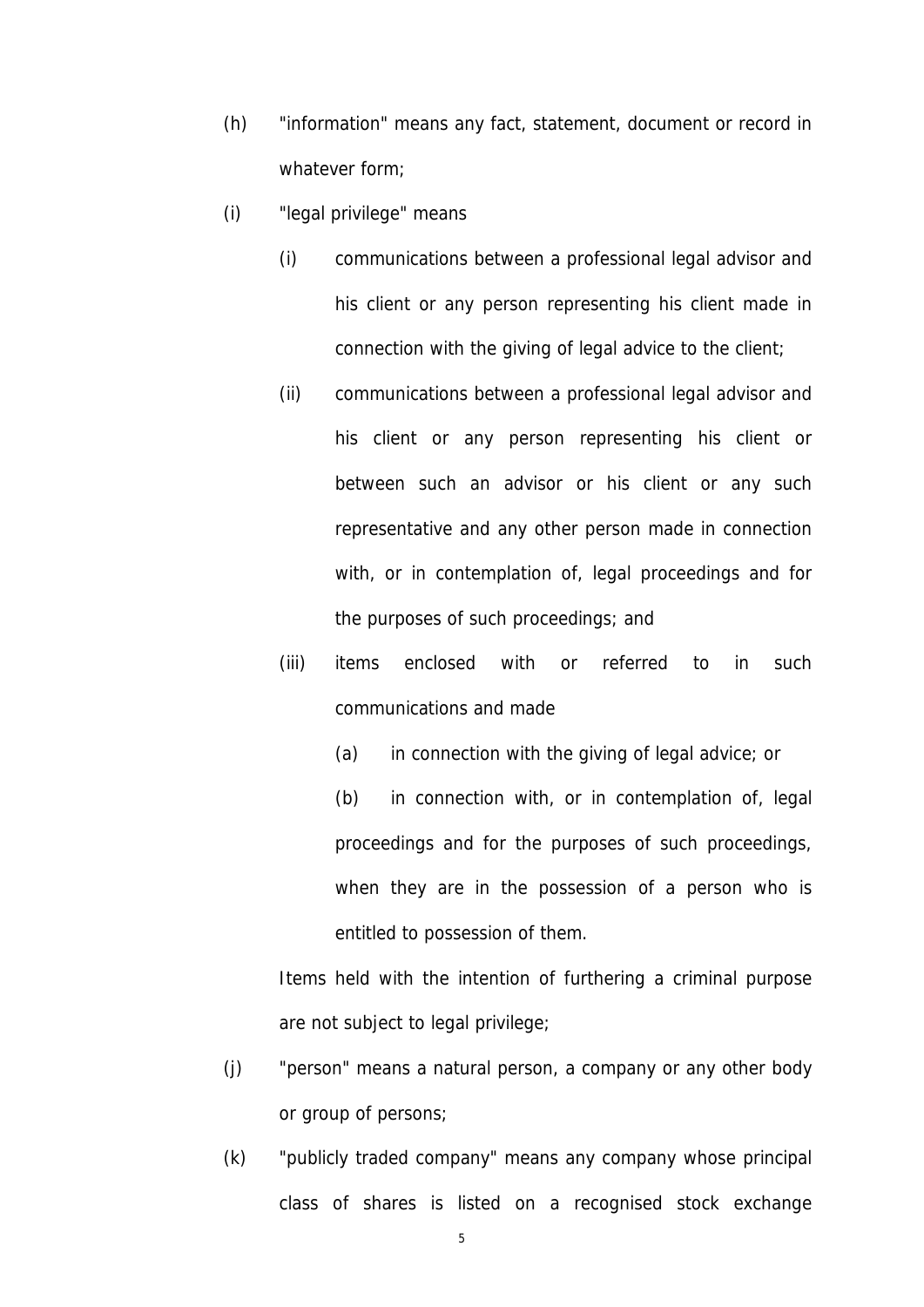provided its listed shares can be readily purchased or sold by the public. Shares can be purchased or sold "by the public" if the purchase or sale of shares is not implicitly or explicitly restricted to a limited group of investors;

- (l) "principal class of shares" means the class or classes of shares representing a majority of the voting power and value of the company;
- (m) "public collective investment scheme" means any scheme or fund, in which the purchase, sale or redemption of shares or other interests is not implicitly or explicitly restricted to a limited group of investors;
- (n) "recognised stock exchange" means any stock exchange agreed upon by the competent authorities of the Parties;
- (o) "requested Party" means the Party to this Agreement which is requested to provide or has provided information in response to a request;
- (p) "requesting Party" means the Party to this Agreement submitting a request for or having received information from the requested Party;
- (q) "tax" means any tax covered by this Agreement.

2. As regards the application of this Agreement at any time by a Party, any term not defined therein shall, unless the context otherwise requires, have the meaning that it has at that time under the laws of that Party, any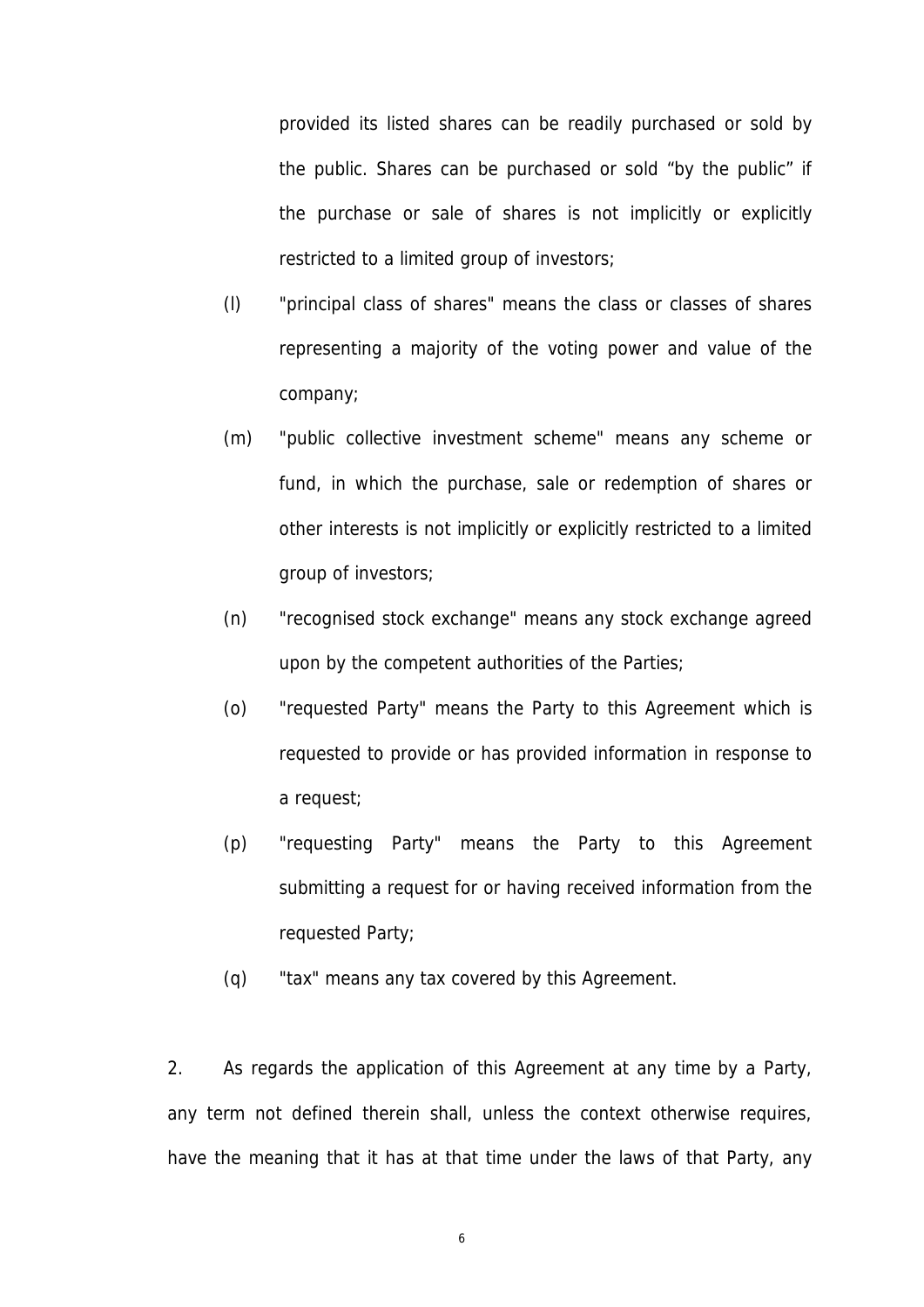meaning under the applicable tax laws of that Party prevailing over a meaning given to the term under other laws of that Party.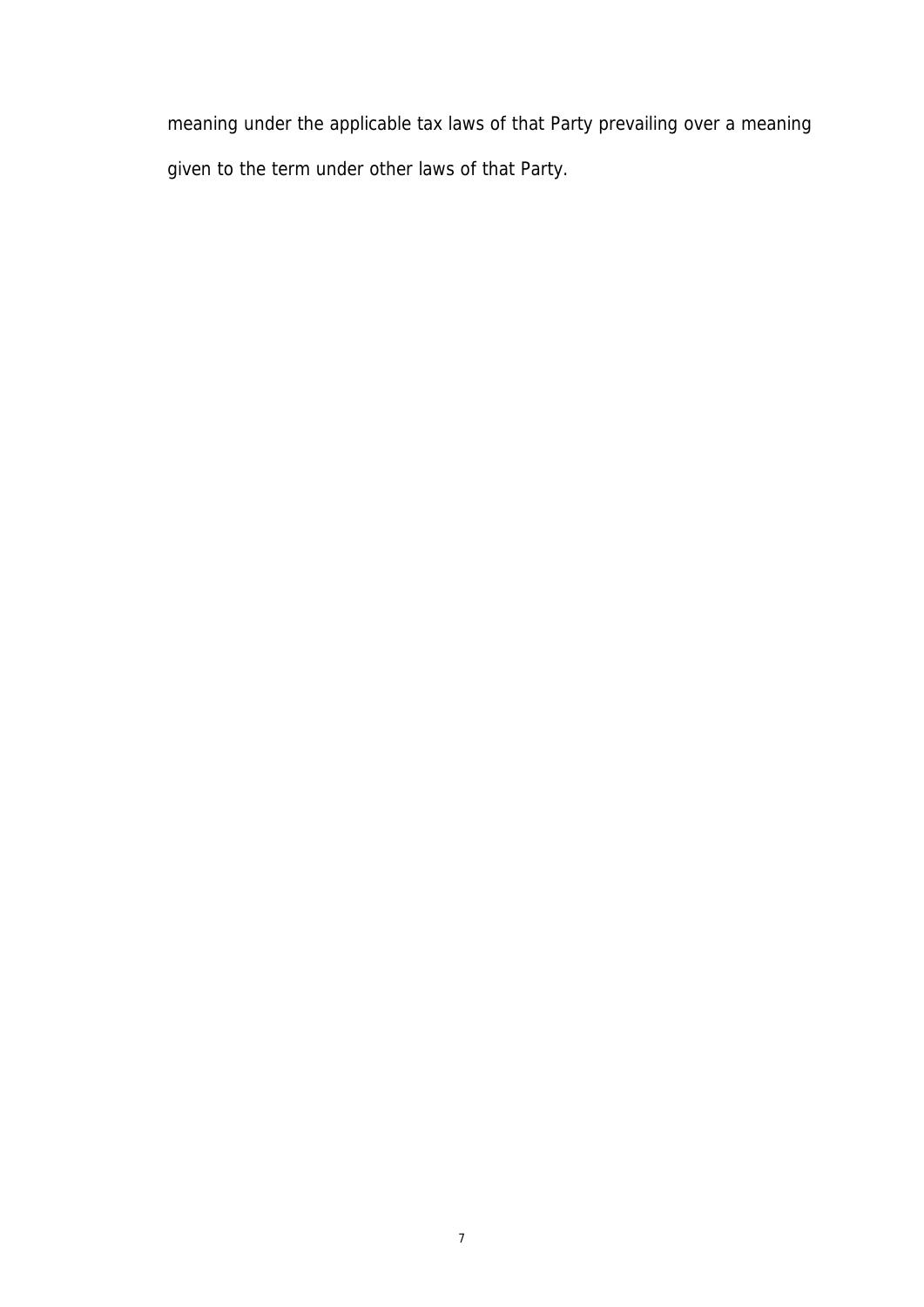#### **ARTICLE 4**

#### **EXCHANGE OF INFORMATION UPON REQUEST**

1. The competent authority of the requested Party shall provide upon request by the requesting Party information for the purposes referred to in Article 1. Such information shall be exchanged without regard to whether the requested Party needs such information for its own tax purposes or the conduct being investigated would constitute a crime under the laws of the requested Party if it had occurred in the territory of the requested Party. The competent authority of the requesting Party shall only make a request for information pursuant to this Article when it is unable to obtain the requested information by other means, except where recourse to such means would give rise to disproportionate difficulty.

2. If the information in the possession of the competent authority of the requested Party is not sufficient to enable it to comply with the request for information, the requested Party shall use, at its own discretion, all relevant information gathering measures necessary to provide the requesting Party with the information requested, notwithstanding that the requested Party may not need such information for its own tax purposes.

3. If specifically requested by the competent authority of the requesting Party, the competent authority of the requested Party shall provide information under this Article, to the extent allowable under its domestic laws, in the form of depositions of witnesses and authenticated copies of original records.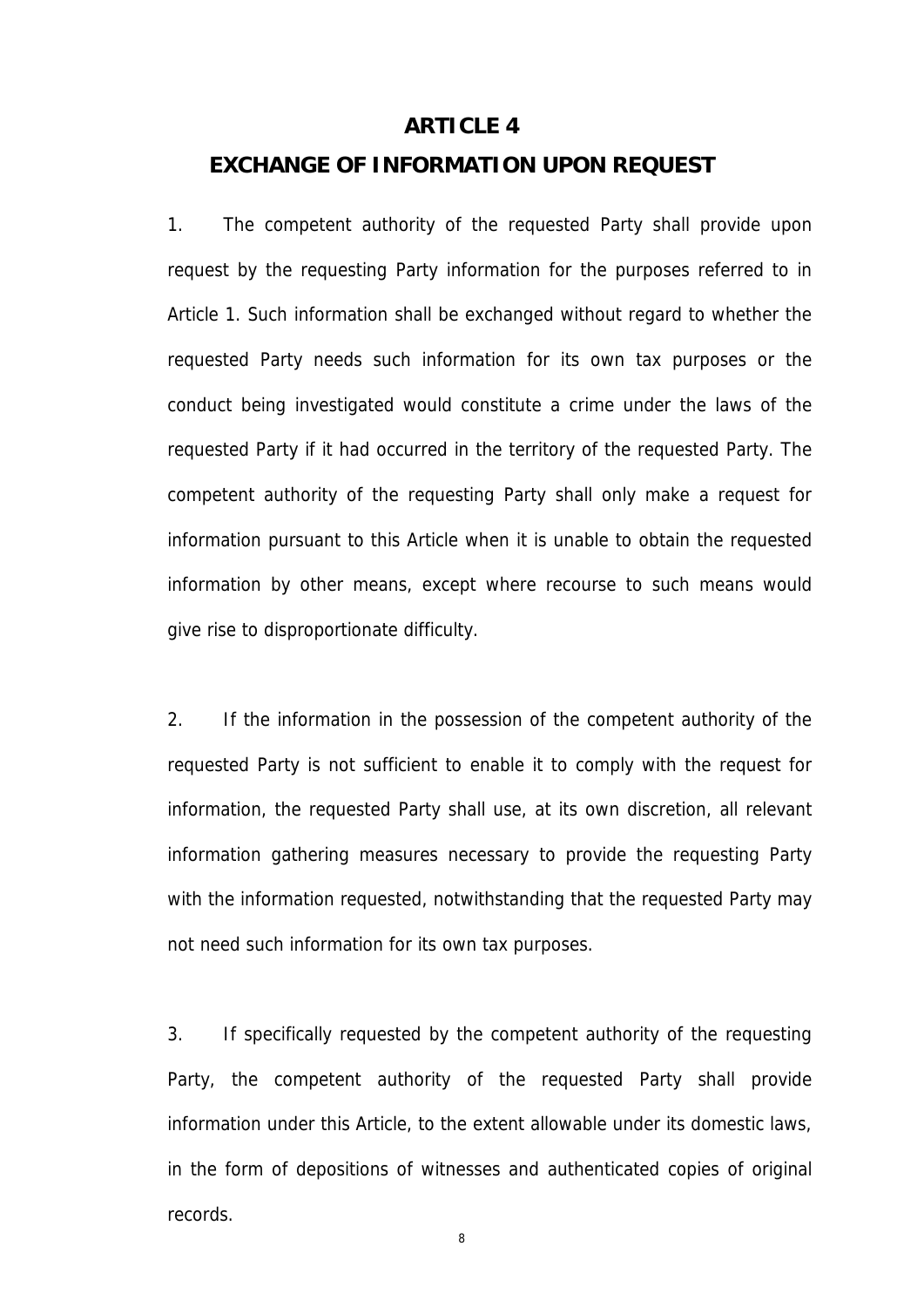4. Each Party shall ensure that it has the authority, for the purposes referred to in Article 1, to obtain and provide, through its competent authority and upon request:

- (a) information held by banks, other financial institutions, and any person, including nominees and trustees, acting in an agency or fiduciary capacity;
- (b) (i) information regarding the beneficial ownership of companies, partnerships and other persons, including in the case of collective investment schemes, information on shares, units and other interests;
	- (ii) in the case of trusts, information on settlors, trustees, protectors and beneficiaries;

provided that this Agreement does not create an obligation for a Party to obtain or provide ownership information with respect to publicly traded companies or public collective investment schemes, unless such information can be obtained without giving rise to disproportionate difficulties.

5. Any request for information shall be formulated with the greatest detail possible and shall specify in writing:

- (a) the identity of the person under examination or investigation;
- (b) the period for which the information is requested;
- (c) the nature of the information requested and the form in which the requesting Party would prefer to receive it;
- (d) the tax purpose for which the information is sought;
	- 9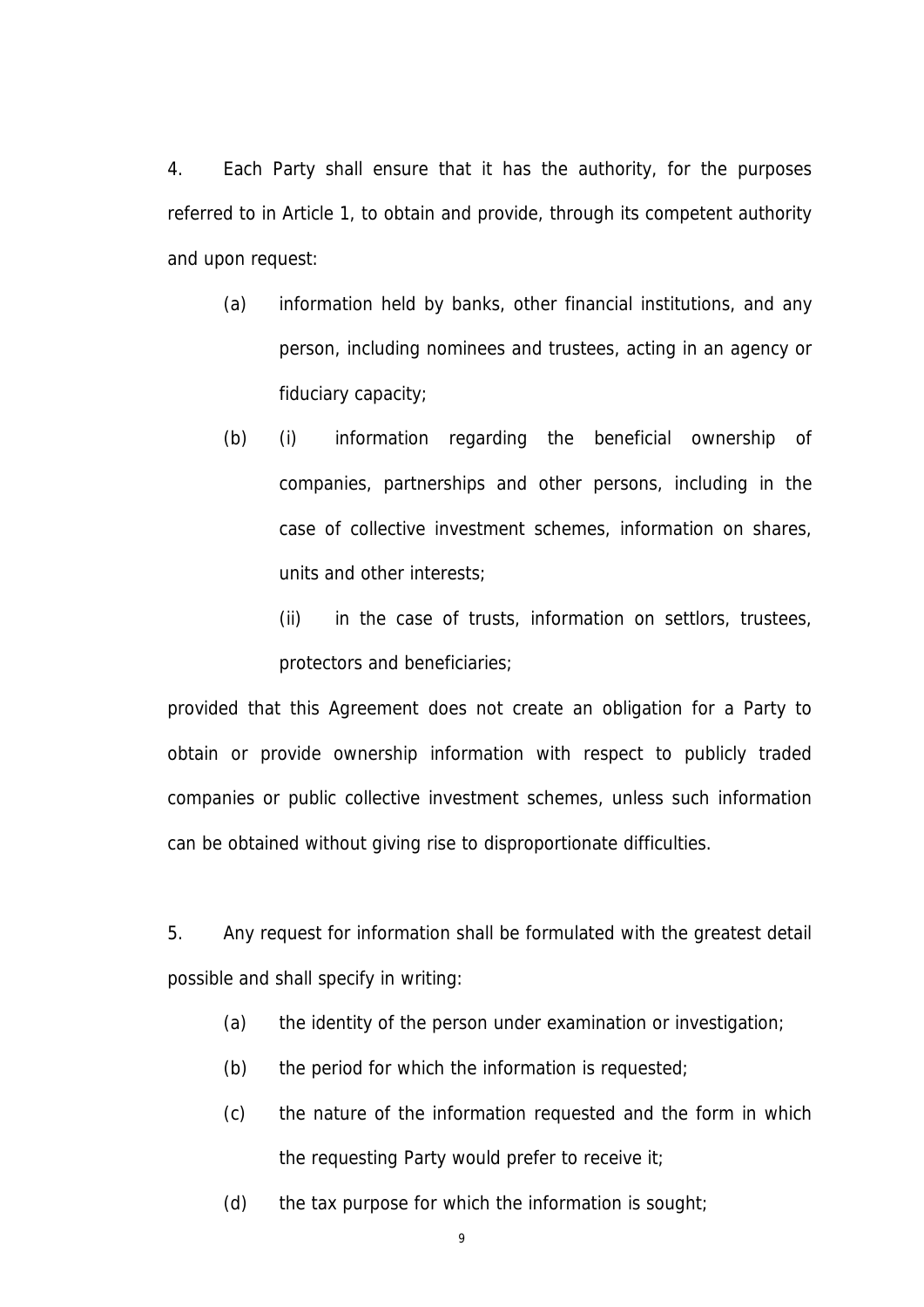- (e) the reasons for believing that the information requested is foreseeably relevant to tax administration and enforcement of the requesting Party, with respect to the person identified in subparagraph (a) of this paragraph;
- (f) the grounds for believing that the information requested is present in the requested Party or is in the possession of or obtainable by a person within the jurisdiction of the requested Party;
- (g) to the extent known, the name and address of any person believed to be in possession or control of the information requested;
- (h) a statement that the request is in conformity with the laws and administrative practices of the requesting Party, that if the requested information was within the jurisdiction of the requesting Party then the competent authority of the requesting Party would be able to obtain the information under the laws of the requesting Party or in the normal course of administrative practice and that it is in conformity with this Agreement;
- (i) a statement that the requesting Party has pursued all means available in its own territory to obtain the information, except where that would give rise to disproportionate difficulty.

6. The competent authority of the requested Party shall acknowledge receipt of the request to the competent authority of the requesting Party and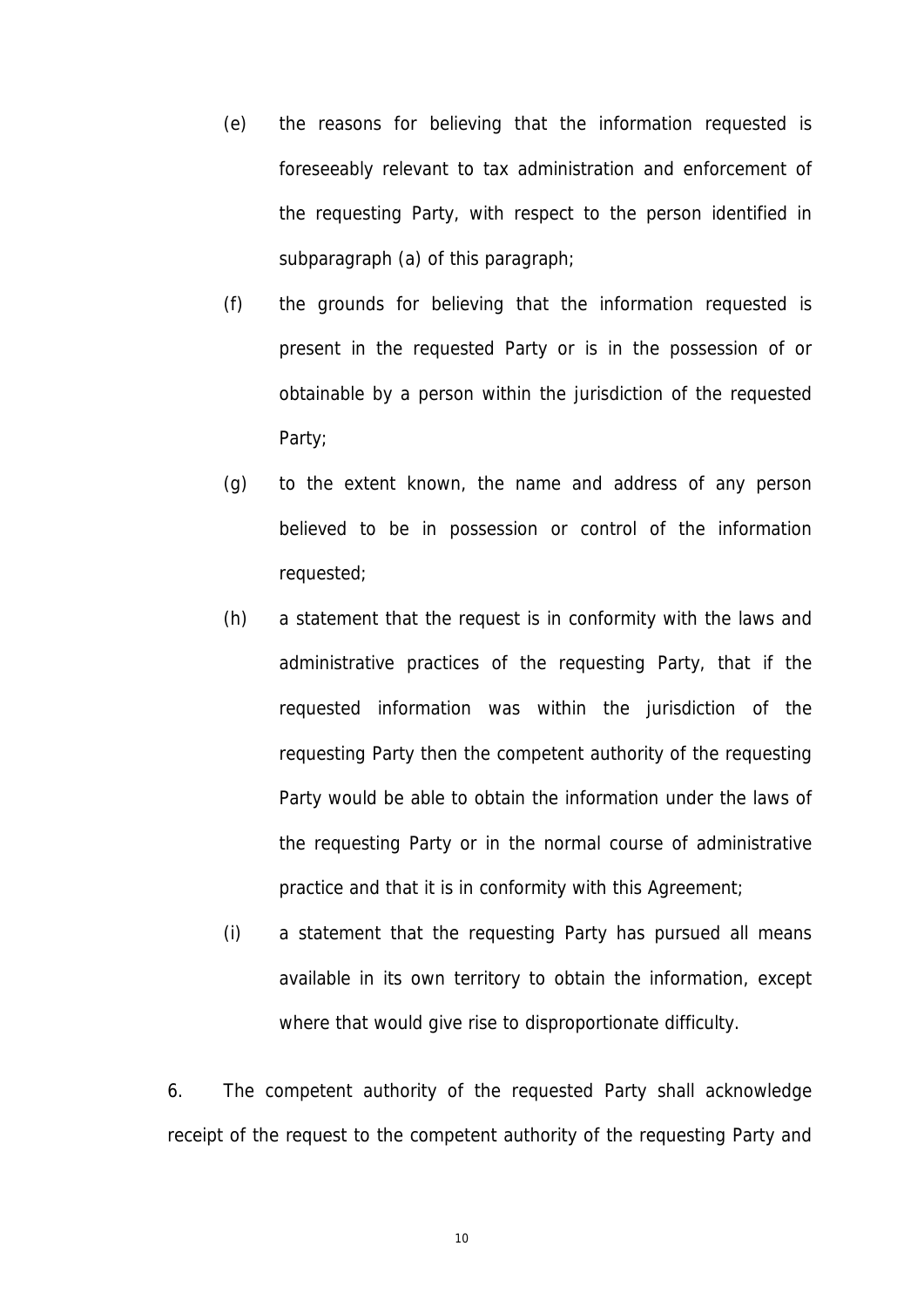shall use its best endeavours to forward the requested information to the requesting Party with the least possible delay.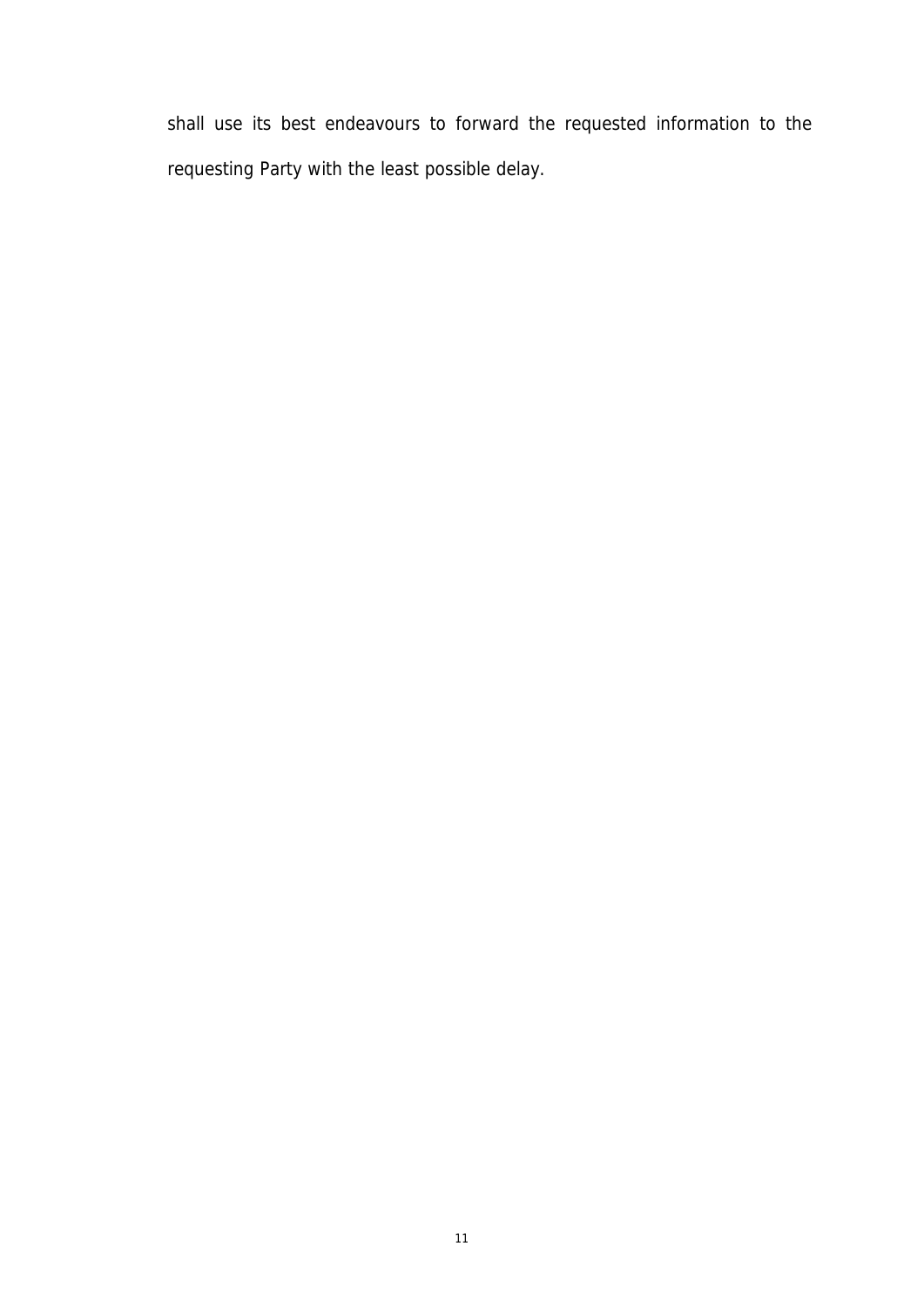### **ARTICLE 5 TAX INVESTIGATIONS ABROAD**

1. With reasonable notice, the requesting Party may request that the requested Party allow representatives of the competent authority of the requesting Party to enter the territory of the requested Party, to the extent permitted under its domestic laws, to interview individuals and examine records with the prior written consent of the individuals or other persons concerned. The competent authority of the requesting Party shall notify the competent authority of the requested Party of the time and place of the intended meeting with the individuals concerned.

2. At the request of the competent authority of the requesting Party, the competent authority of the requested Party may permit representatives of the competent authority of the requesting Party to attend a tax examination in the territory of the requested Party.

3. If the request referred to in paragraph 2 is granted, the competent authority of the requested Party conducting the examination shall, as soon as possible, notify the competent authority of the requesting Party of the time and place of the examination, the authority or person authorised to carry out the examination and the procedures and conditions required by the requested Party for the conduct of the examination. All decisions regarding the conduct of the examination shall be made by the requested Party conducting the examination.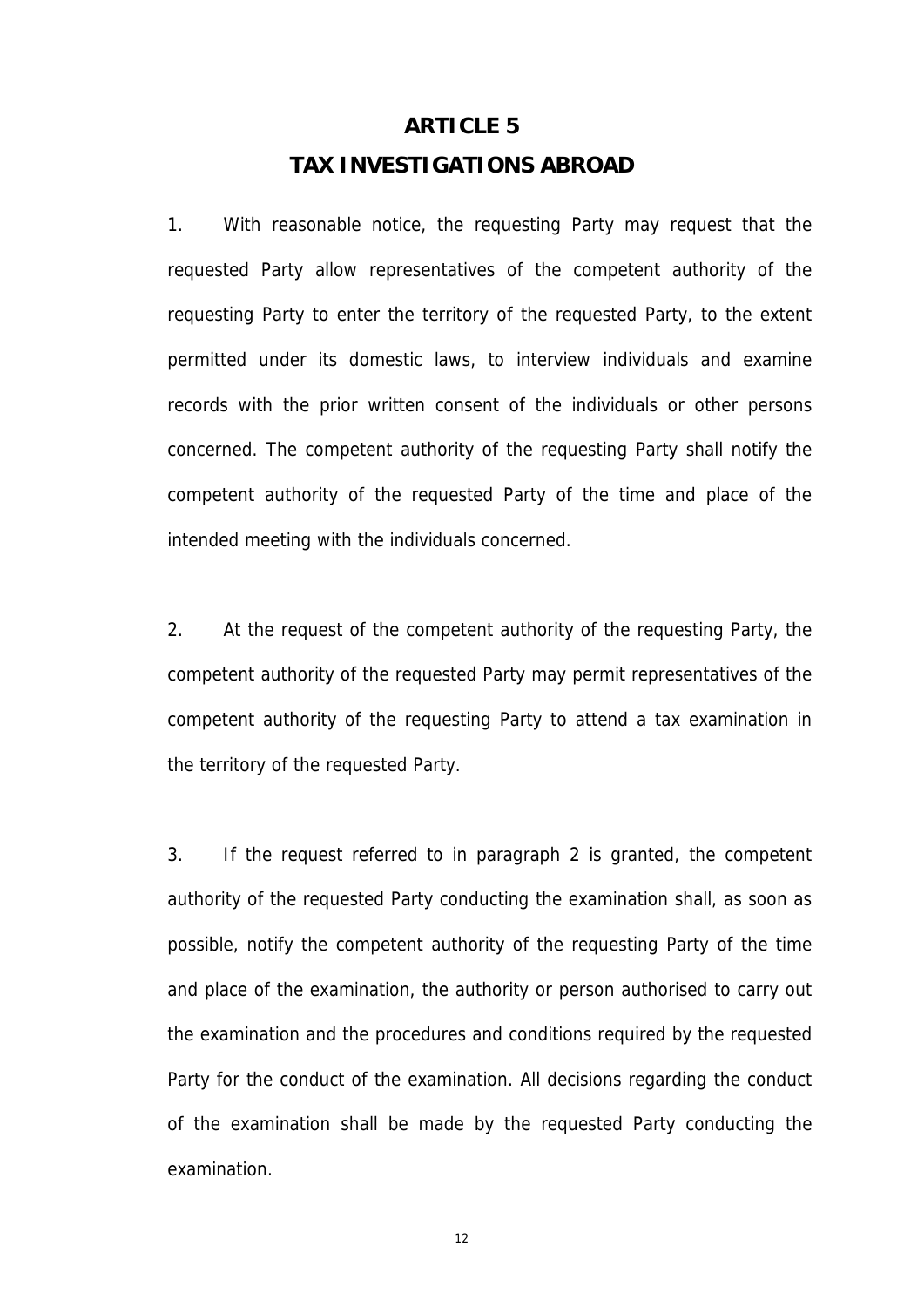#### **ARTICLE 6**

#### **POSSIBILITY OF DECLINING A REQUEST**

- 1. The competent authority of the requested Party may decline to assist:
	- (a) where the request is not made in conformity with this Agreement;
	- (b) where the requesting Party has not pursued all means available in its own territory to obtain the information, except where recourse to such means would give rise to disproportionate difficulty; or
	- (c) where the disclosure of the information requested would be contrary to public policy (ordre public).

2. This Agreement shall not impose upon a requested Party any obligation to provide items subject to legal privilege, or information which would disclose any trade, business, industrial, commercial or professional secret or trade process, provided that information described in paragraph 4 of Article 4 shall not by reason of that fact alone be treated as such a secret or trade process.

3. A request for information shall not be refused on the ground that the tax claim giving rise to the request is disputed.

4. The requested Party shall not be required to obtain and provide information which, if the requested information was within the jurisdiction of the requesting Party, the competent authority of the requesting Party would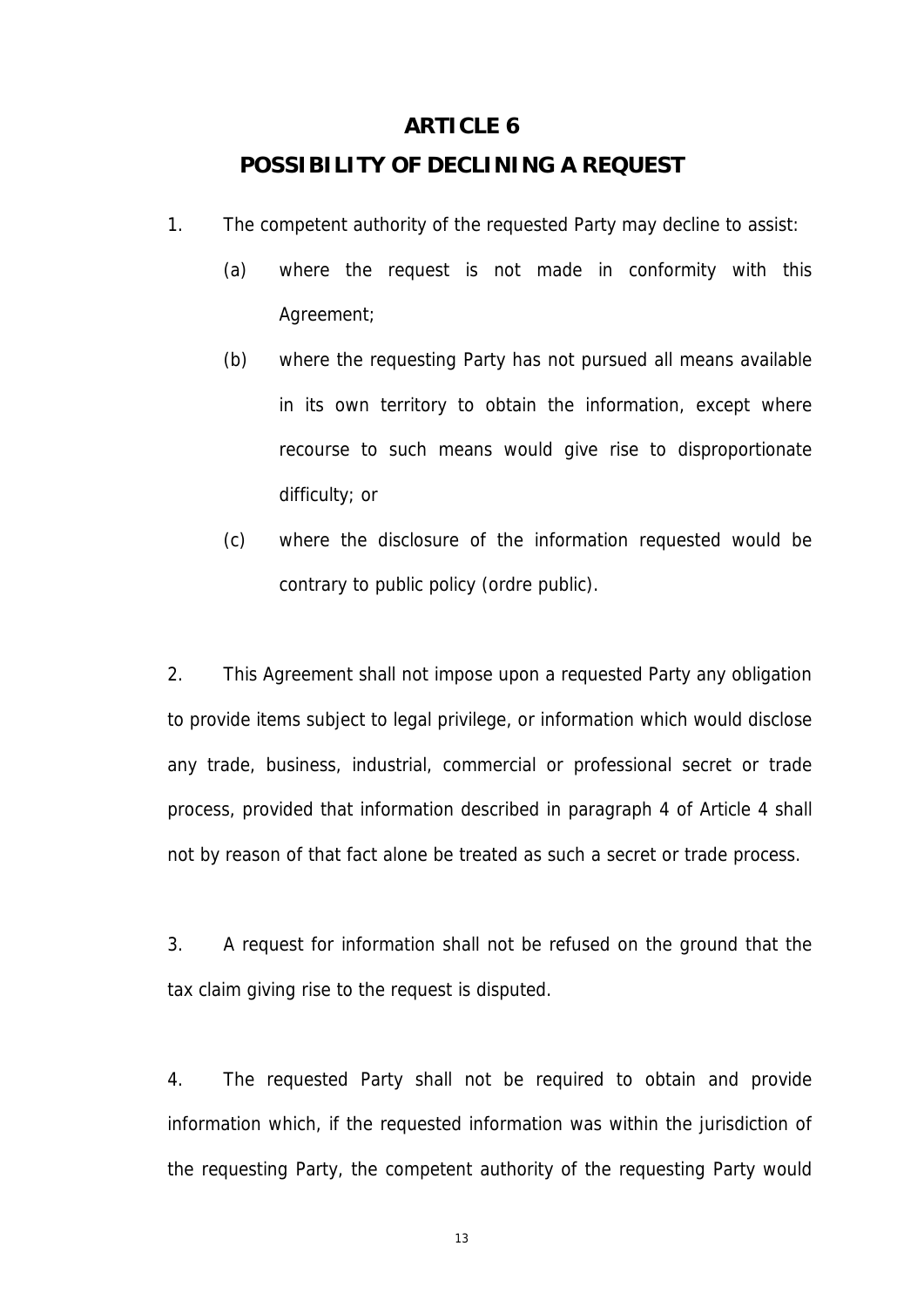not be able to obtain under its laws or in the normal course of administrative practice.

5. The requested Party may decline a request for information if the information is requested by the requesting Party to administer or enforce a provision of the tax law of the requesting Party, or any requirement connected therewith, which discriminates against a national or citizen of the requested Party as compared with a national or citizen of the requesting Party in the same circumstances.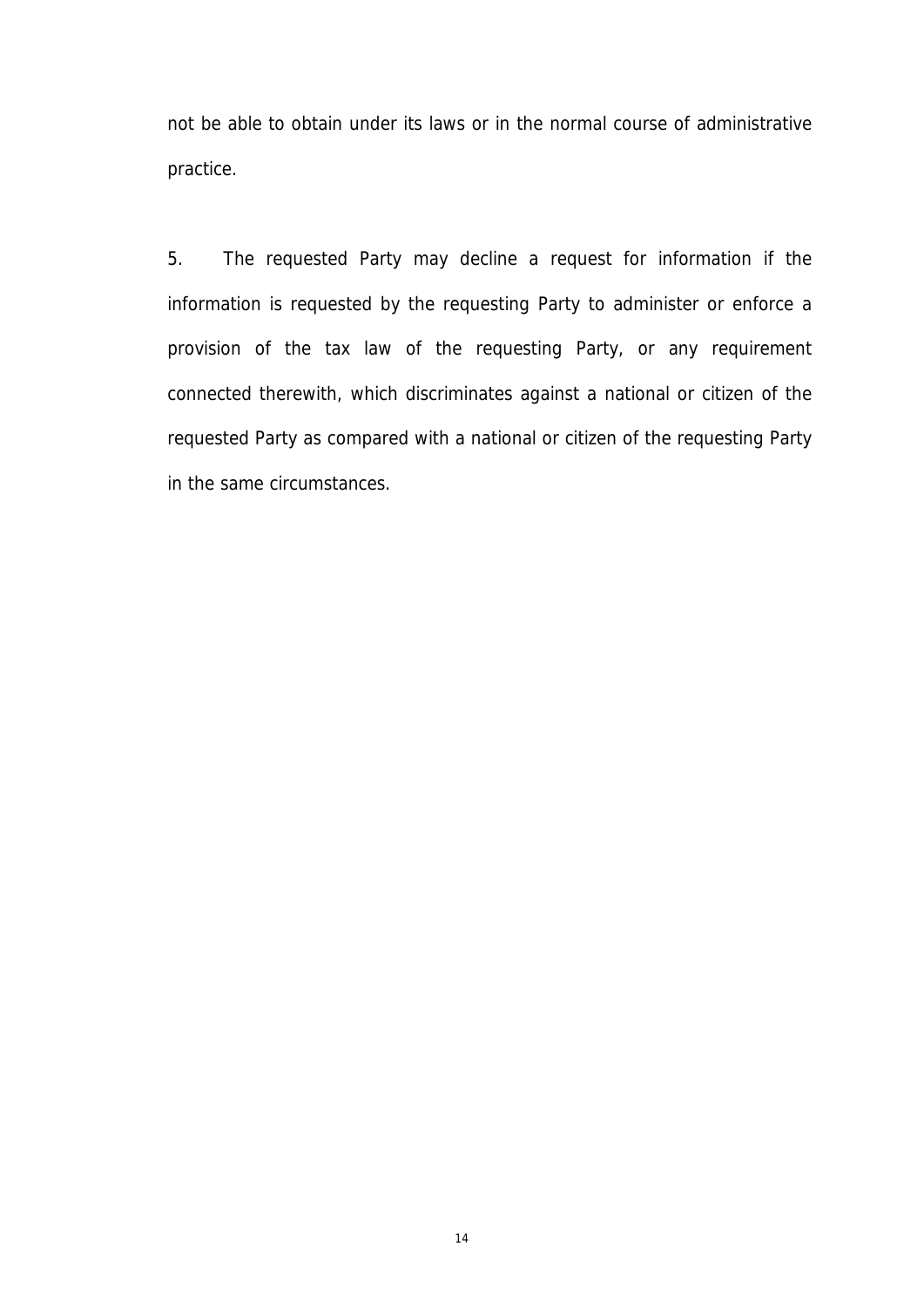### **ARTICLE 7 CONFIDENTIALITY**

1. All information provided and received by the competent authorities of the Parties shall be kept confidential.

2. Such information shall be disclosed only to persons or authorities (including courts and administrative bodies) concerned with the purposes specified in Article 1, and used by such persons or authorities only for such purposes, including the determination of any appeal. For these purposes, information may be disclosed in public court proceedings or in judicial decisions.

3. Such information may not be used for any purpose other than for the purposes stated in Article 1 without the express written consent of the competent authority of the requested Party.

4. Information provided to a requesting Party under this Agreement may not be disclosed to any other jurisdiction.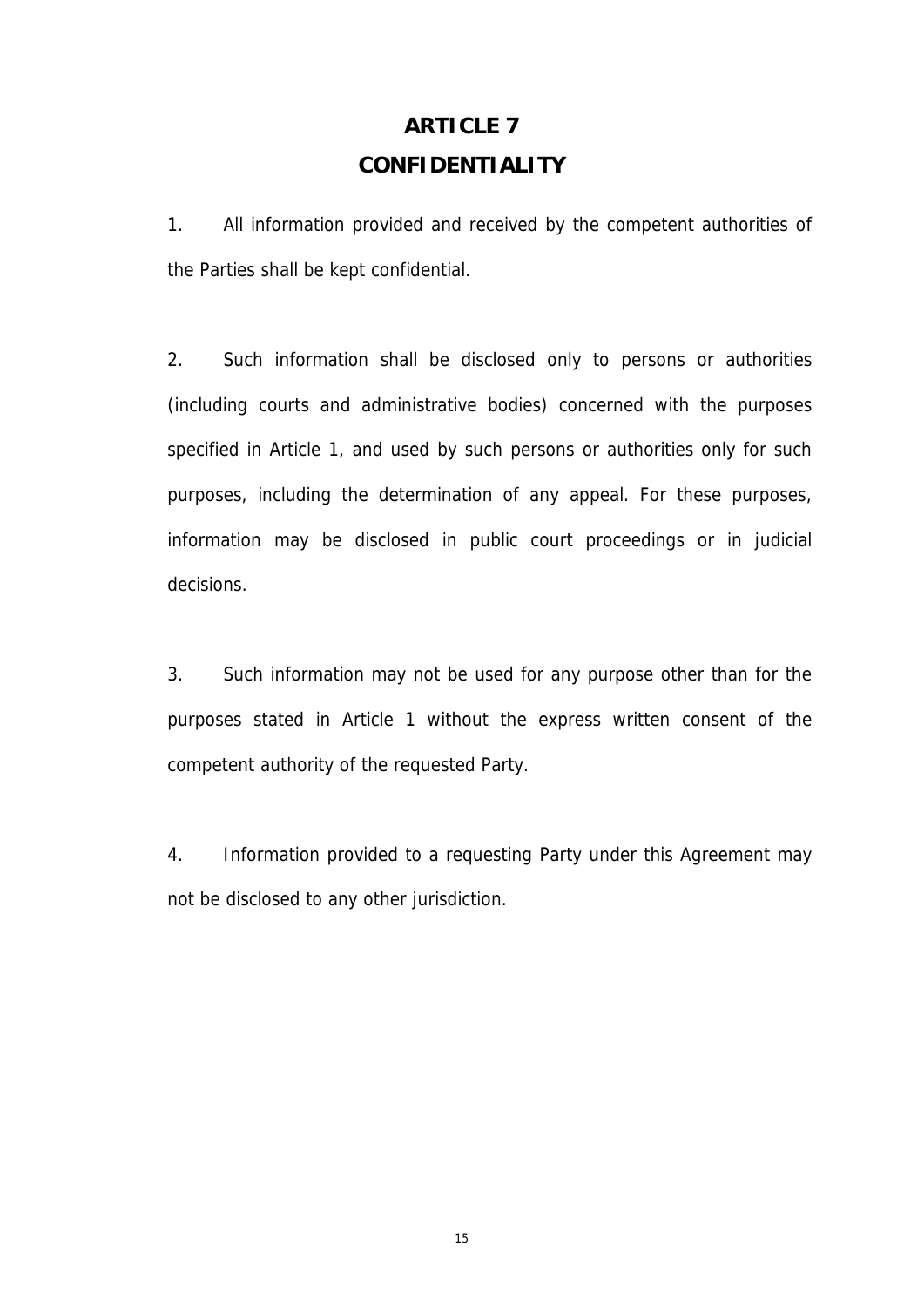### **ARTICLE 8 COSTS**

Unless the competent authorities of the Parties otherwise agree, ordinary costs incurred in providing assistance shall be borne by the requested Party, and extraordinary costs incurred in providing assistance (including costs of engaging external advisors in connection with litigation or otherwise necessary to comply with the request) shall be borne by the requesting Party. The competent authorities shall consult from time to time with regard to this Article, and in particular the competent authority of the requested Party shall consult with the competent authority of the requesting Party in advance if the costs of providing information with respect to a specific request are expected to be extraordinary.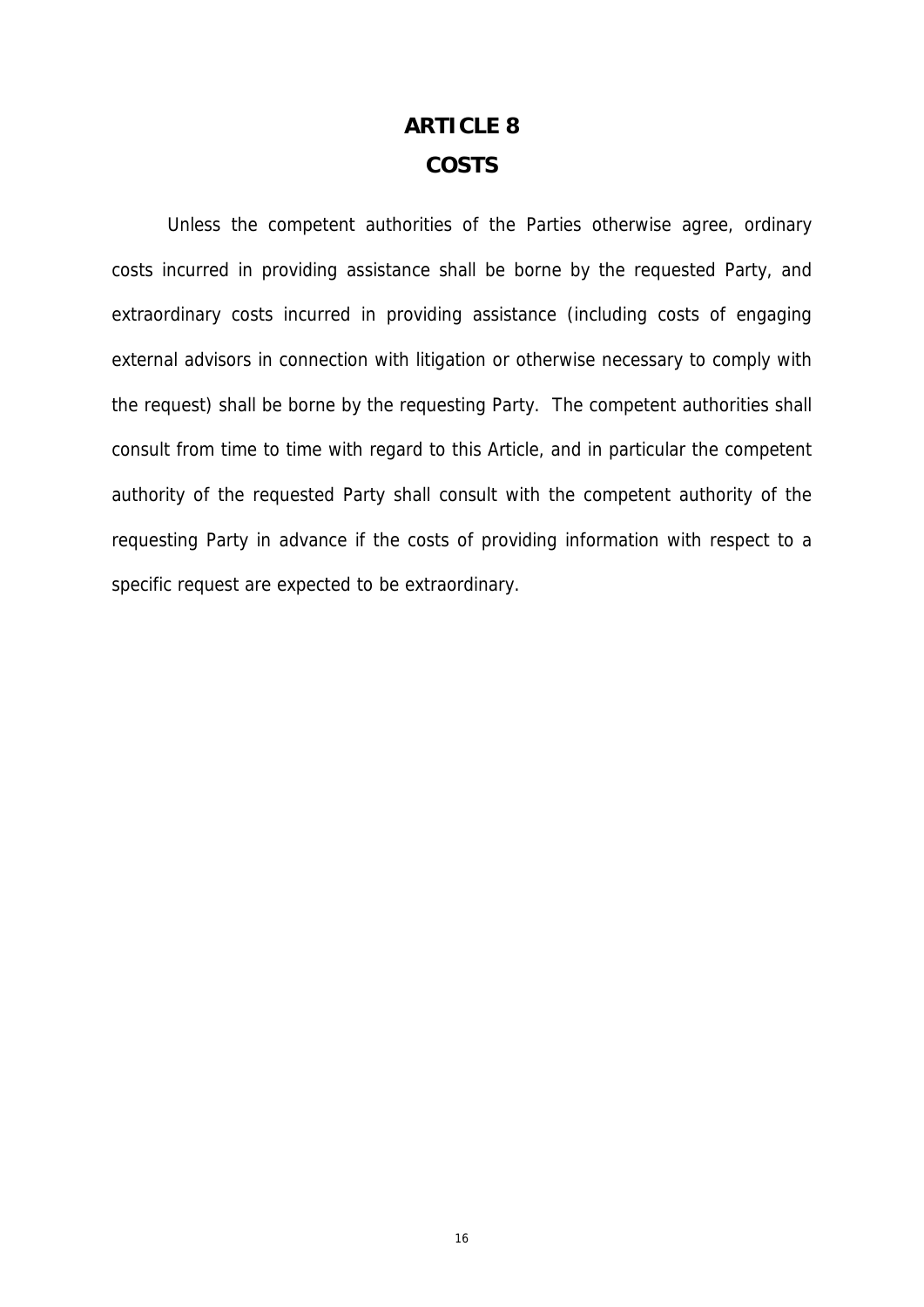### **ARTICLE 9**

### **MUTUAL AGREEMENT PROCEDURES**

1. Where difficulties or doubts arise between the Parties regarding the implementation or interpretation of this Agreement, the respective competent authorities shall use their best efforts to resolve the matter by mutual agreement.

2. The Parties may also agree on other forms of dispute resolution.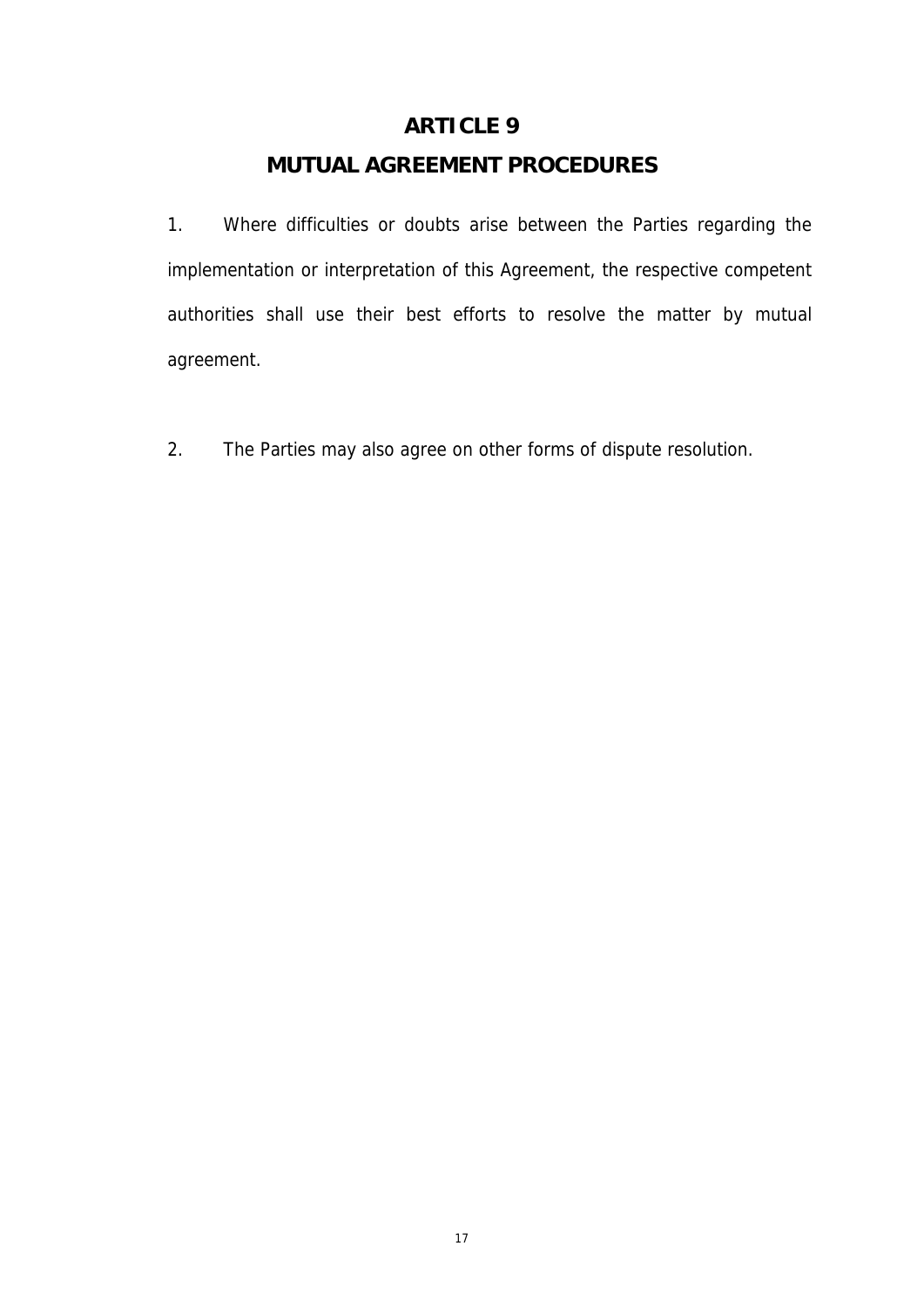# **ARTICLE 10 ENTRY INTO FORCE**

This Agreement shall enter into force when each Party has notified the other in writing of the completion of its necessary internal procedures for entry into force. Upon the date of entry into force, it shall have effect:

- (a) for criminal tax matters, on that date; and
- (b) for all other matters covered in Article 1, on that date, but only in respect of taxable periods beginning on or after that date or, where there is no taxable period, all charges to tax arising on or after that date.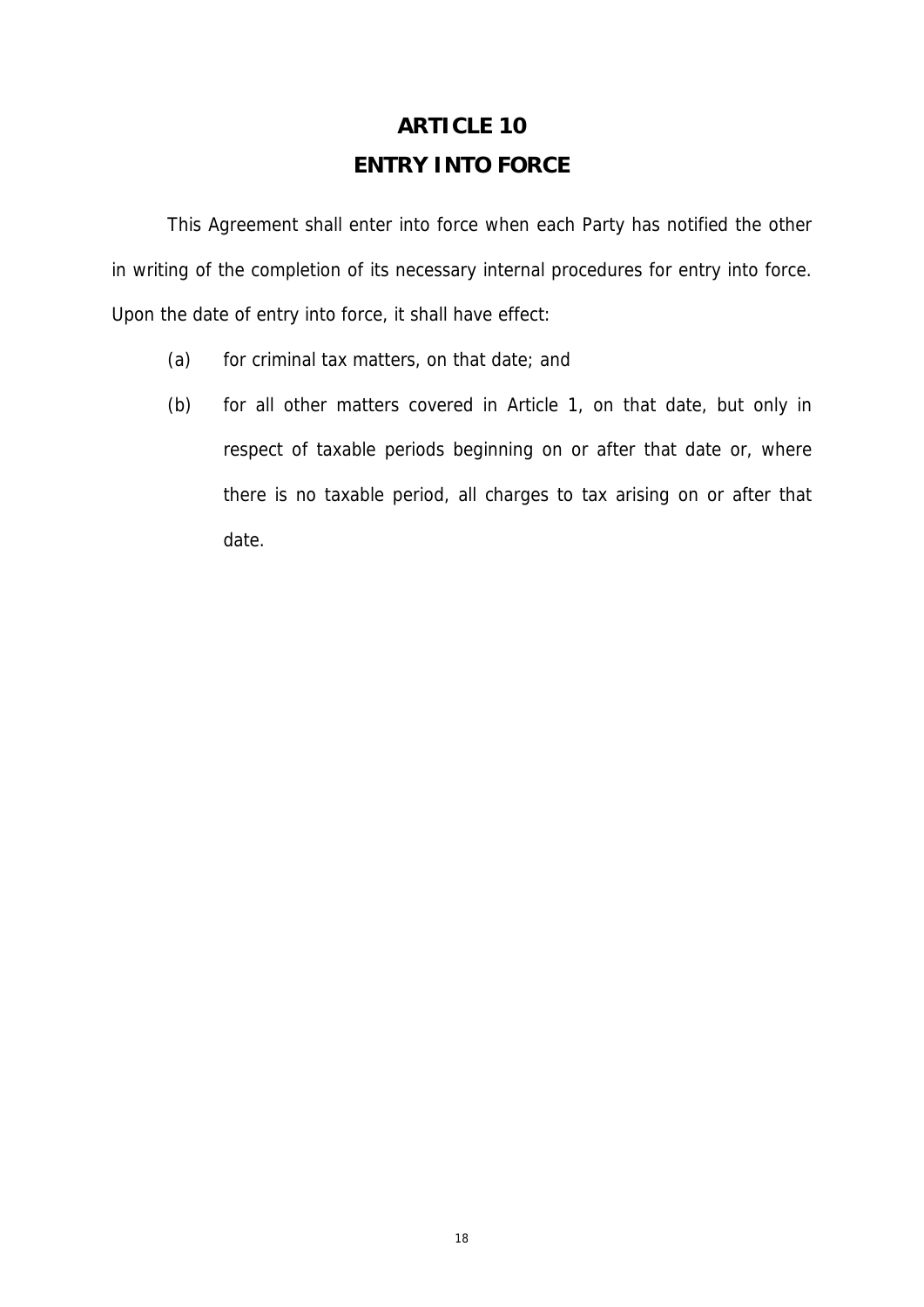### **ARTICLE 11 TERMINATION**

1. This Agreement shall remain in force until terminated by either Party.

2. Either Party may terminate this Agreement by giving notice of termination in writing. Such termination shall become effective on the first day of the month following the expiration of a period of three months after the date of receipt of notice of termination by the other Party. All requests received up to the effective date of termination will be dealt with in accordance with the terms of this Agreement.

3. If the Agreement is terminated the Parties shall remain bound by the provisions of Article 7 with respect to any information obtained under this Agreement.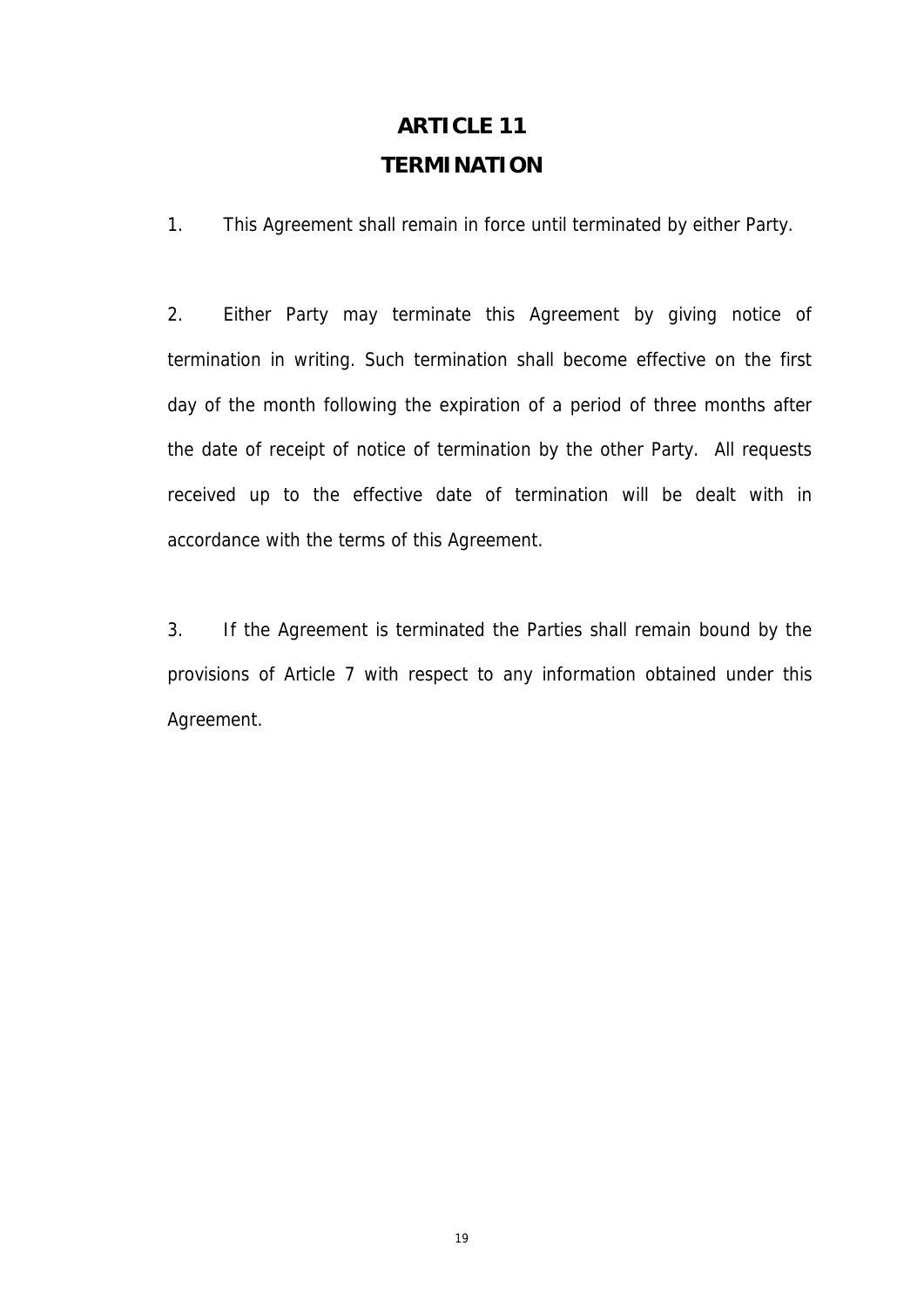**In witness whereof** the undersigned being duly authorised in that behalf by their respective Governments, have signed this Agreement.

**Done** at Dublin, Ireland this 24th day of April, 2008, in duplicate.

**FOR IRELAND: FOR THE ISLE OF MAN:**

…………………………………… ……………………………………